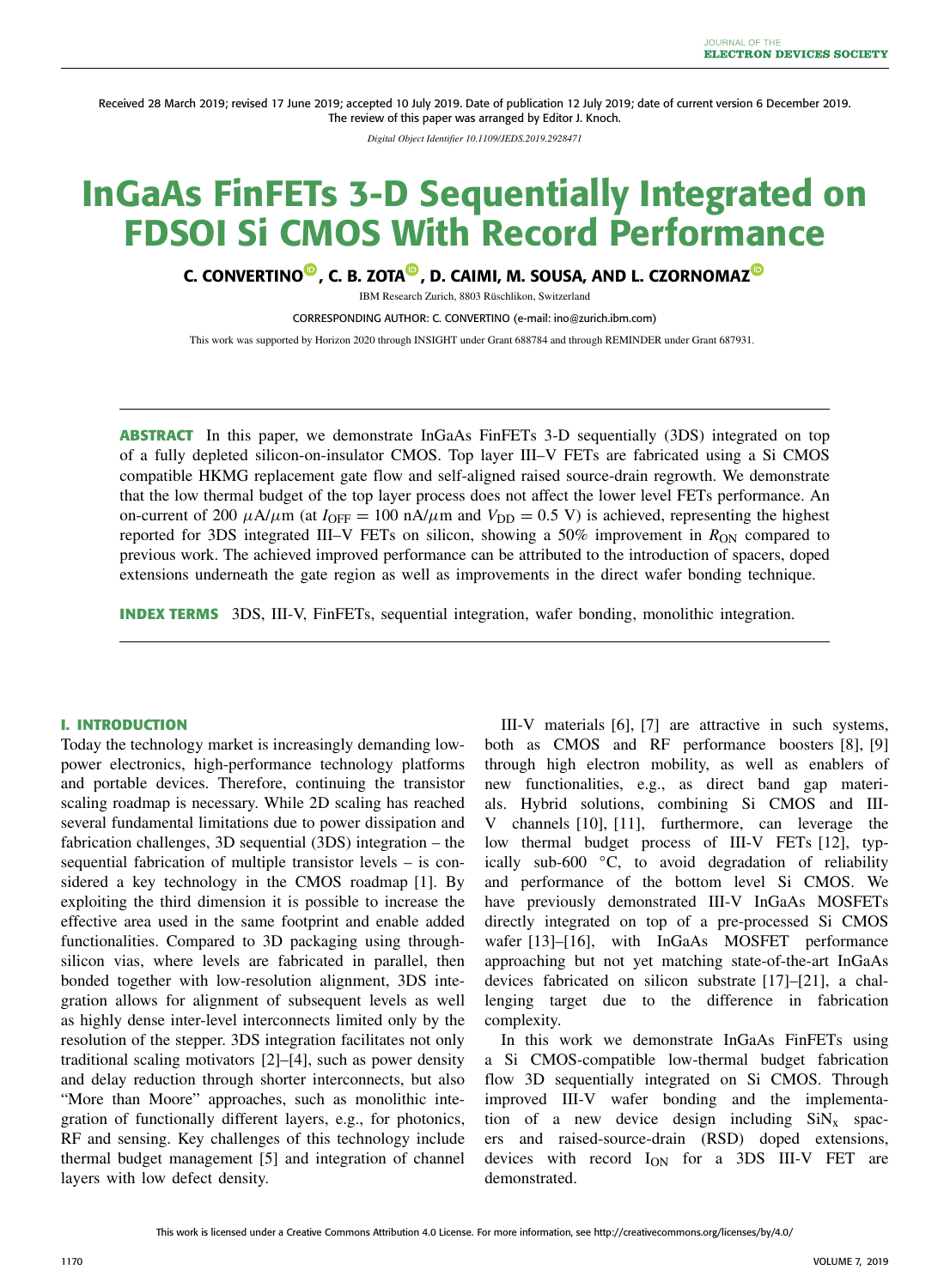

<span id="page-1-0"></span>**FIGURE 1. On top, schematic of the 3DS integrated stack, InGaAs nFETs on top of fully-depleted silicon-on-insulator Si pFETs and nFETs. A gate-first process is used for the Si CMOS and a RMG process for the InGaAs nFETs. Below, process flow schematic for the Si CMOS gate-first fabrication (left) and InGaAs nFET fabrication (right). Red dots indicate new or improved process modules in this work.**

#### **II. DEVICE FABRICATION**

The 3DS integrated stack is composed of InGaAs FETs and FinFETs fabricated on top of a fully-depleted siliconon-insulator (FDSOI) Si CMOS layer, as schematized in Fig. [1a](#page-1-0). TiN/W contacts are used to connect the two tiers as well as for local interconnects. A standard gate-first FDSOI fabrication flow is carried out for the bottom Si CMOS layer [\[22\]](#page-4-15). The active device layer is patterned on a siliconon-insulator (SOI) substrate and optimized gate high-k (HK) dielectric, gate metal and poly-Si gate are deposited on the mesas. Subsequently, gate patterning is followed by spacer formation. N+-Si raised source/drain (RSD) is carried out for the nFET and  $p^+$ -SiGe for the pFET. Extension implants, both for n/pFET, and annealing is then performed, followed by spacer deposition and patterning. Highly doped source/drain contacts are obtaining by doping implantation and salicidation with Ni/Pt silicide.

A first inter-layer dielectric (IL0) is deposited and planarized by chemical-mechanical polishing (CMP). After that, vias are etched to the RSD contacts, filled out with TiN/W and subsequently planarized to form the interlayer contacts for the 3DS stack. Afterwards, a second thin inter-layer dielectric (IL0') is deposited on the Si CMOS devices and CMP is performed to planarize the layer. This represents a crucial step in achieving low-defect density and high mobility. In fact, a 20 nm  $In<sub>0.53</sub>Ga<sub>0.47</sub>As$  layer is then sequentially integrated on the Si CMOS wafer by direct wafer bonding (DWB) [\[23\]](#page-4-16). The DWB starts with 2" active InGaAs layer as well as an InGaAs/InAlAs etch-stop heterostructure grown by Metal-Organic Chemical Vapor Deposition (MOCVD) on (100) InP substrate at 550 °C. Next, an  $\text{Al}_2\text{O}_3$  adhesive layer is deposited on the III-V active layer. After cleaning the donor and substrate wafer by megasonic and ozone water, the wafers are brought to contact and annealed first at 100  $\degree$ C then at 250  $\degree$ C, for a total annealing time of two hours. The active III-V layer is then released from the donor wafer by wet etching in hydrochloric acid, stopping at the InGaAs/InAlAs etch-stop layers. The etch-stop layers are then selectively wet-etched slowly to stop on the active layer, which completes the DWB process.

Compared to our previously demonstrated 3DS integration platform [\[13\]](#page-4-11), we modify the device design by introducing three new modules in the III-V FET fabrication flow. These the new modules consist in 4 nm  $\text{SiN}_x$ spacers, fins crystal reflow anneal, doped extensions underneath the spacers and improvements in the wafer bonding technique.

A replacement metal gate (RMG) fabrication is carried out on the top bonded layer for the nFETs fabrication. Planar and fins structures are patterned by electron beam lithography and dry etching. The as-patterned fins are then annealed in the MOCVD reactor under As overpressure at 500◦C to reduce the sidewall roughness. The interlayer alignment accuracy is the same as in the Si CMOS layer. After active area patterning, the RMG fabrication flow starts by deposition of a dummy metal gate. Then the gate pattern is defined by e-beam lithography and dry etching and subsequently  $\text{SiN}_x$  spacers are deposited and formed by RIE. Doped extensions are formed by under-etching the III-V below the spacers with a digital etching (DE) process, as schematized in Fig. [3.](#page-2-0) The DE is performed in two steps: 8 min oxidation in a UV-Ozone chamber and etching in HCl:H2O (1:10) and the etching rate is about 1nm/cycle. This step is followed by self-aligned *in-situ* doped contacts formation. N+InGaAs RSD epitaxy is done by metal-organic chemical vapor deposition (MOCVD). After depositing an etch-stop layer and an encapsulation oxide layer (ILD1), planarization by CMP and dummy gate removal is carried out. An optimized HK and metal gate featuring a scaled bilayer  $Al_2O_3/HfO_2$  (approximately 0.5 nm/3 nm thick) dielectric and TiN metal are deposited on the exposed InGaAs channel. Afterwards, a new encapsulating ILD2 layer is deposited and again planarized. Finally, contact vias are opened and filled with W.

A STEM cross-section image of the fabricated InGaAs FET on top of Si pFET is shown in Fig. [2a](#page-2-1) whereas Fig. [2b](#page-2-1) shows a zoom-in view on the high-quality InGaAs channel, highlighting the 4 nm spacers as well as the HK layer.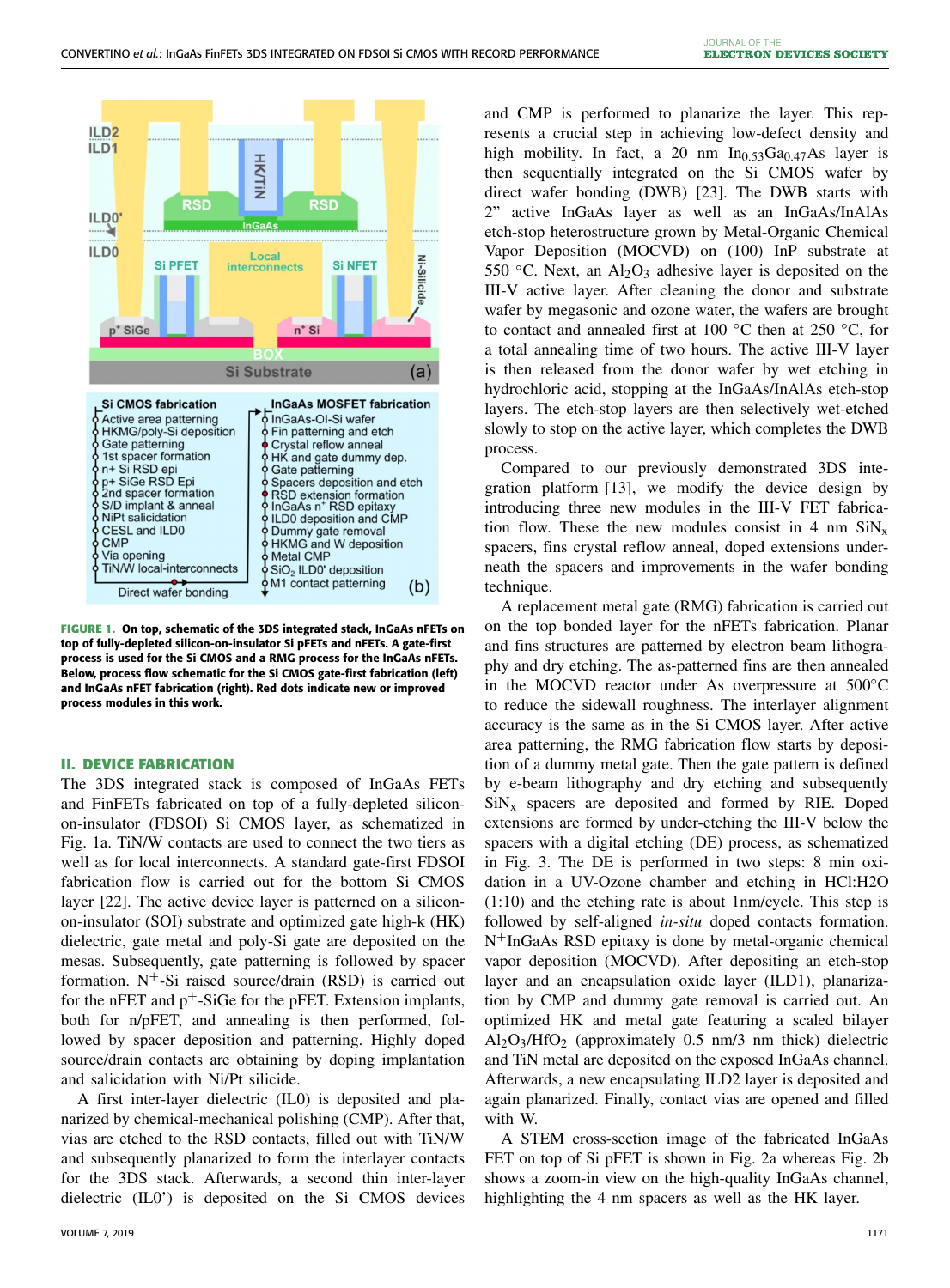

**FIGURE 2. a) STEM cross-section of the 3DS integrated stack showing both transistor levels. Cross-section along the gate showing an InGaAs nFET with L<sup>G</sup> = 60 nm on top of a Si pFET. W inter-layer contacts are also shown. b) Detailed STEM image of the InGaAs FET gate region featuring design A. High crystalline quality for the InGaAs channel is shown. The Al2O3/HfO2 gate oxide and the approximately 4 nm thick SiNx spacers are highlighted.**

<span id="page-2-1"></span>

<span id="page-2-0"></span>**FIGURE 3. Schematic highlighting the implementation of spacers and RSD extensions in design A compared to design B.**

### **III. RESULTS**

Output and subthreshold characteristic, after 3DS integration, are shown in Fig. [4,](#page-2-2) for bottom level Si n-FinFET and p-FinFET devices with  $L_G = 60$  nm showing well-behaved transistor characteristics. We have previously demonstrated interlayer functionality in III-V/Si 3D SRAM cells [\[13\]](#page-4-11). Fig. [5](#page-2-3) shows subthreshold slope in saturation for Si pand n-FinFETs with fin width of  $W_{fin} = 30$  nm before and after 3DS integration of the top III-V transistor layer. No significant impact on the bottom layer is observed post-integration.

In the following, we report electrical results for InGaAs FinFETs from two different device designs, A and B (features summarized in Table [1\)](#page-3-0). In this section, the impact on the electrical performance of the described technological implementations will be discussed.

In Fig. [6a](#page-3-1), III-V FinFETs subthreshold characteristics for  $L_G = 50$  nm devices are shown. For the design A, including spacers and RSD extensions, an excellent  $I_{ON}$  of 200  $\mu$ A/ $\mu$ m is achieved, at  $I_{OFF} = 100 \text{ nA/µm}$  and  $V_{DD} = 0.5 \text{ V}$ . For the same device drain-induced barrier lowering (DIBL) of 80 mV/V and  $SS_{LIN} = 77$  mV/dec is reported. The transconductance peaks at  $g_m = 1.1$  mS/ $\mu$ m. With respect to the design B, we observe about one order of magnitude improvement in off-current as well as improved SS. Fig 6b shows the output characteristics for the designs A and B. Detailed analysis of the influence of the spacers on the off-state performance [\[24\]](#page-4-17) as well as noise characterization [\[25\]](#page-4-18) was



<span id="page-2-2"></span>**FIGURE 4. a) Output characteristic and b) subthreshold characteristic of Si n-FinFET (blue) and p-FinFET (green) with L<sup>G</sup> = 60 nm after top-layer 3DS integration.**



<span id="page-2-3"></span>**FIGURE 5. Subthreshold slope of Si CMOS n- and p-FinFETs in saturation, for devices with fin width of 30 nm before and after 3D sequential integration of the top III-V transistor level. Negligible change of SS is observed as a result of the 3DS integration.**

reported elsewhere Fig. [7a](#page-3-2) shows the on-resistance  $R_{ON}$  versus gate lengths  $L_G$ , for the two different designs.  $R_{ON}$  is improved by approximatively 50% for the design A. We hypothesize that the reduction of  $R_{ON}$  could be explained by a lower defect density at the bonded InGaAs layer interface, yielding a higher electron mobility, obtained via improvements to the wafer bonding technique. The saturation of R<sub>ON</sub> at short  $L_G$  may be caused by, e.g., SCE reducing  $g_m$  due to high output conductance. Another explanation is an inhomogeneous distribution of defects in the channel, particularly a higher density near the  $n^+$  contact regions, causing a reduction of the effective mobility in scaled devices. Fig. [7b](#page-3-2) shows  $I_{ON}$  versus  $L_G$  for III-V FinFETs and planar FETs, featuring design A. For FinFETs,  $I_{ON}$  peaks at  $L_G = 50$  nm, after which short-channel effects (SCE) impact SS. For planar devices, the I<sub>OFF</sub> increases more strongly, limiting scalability, and at  $L_G = 100$  nm, the  $I_{OFF} = 100$  nA/ $\mu$ m target is no longer met.

Subthreshold slopes versus gate length and fin width are shown in Fig. [8a](#page-3-3) and 8b, respectively (design A). As also observed for  $I_{ON}$ , scaling  $L_G$  beyond 50 nm in FinFETs with  $W_{fin} = 50$  nm causes SCE, increasing SS due to a lack of electrostatic control. Further scaling of  $W_{fin}$  will enhance offstate performance and scalability. For very long gate lengths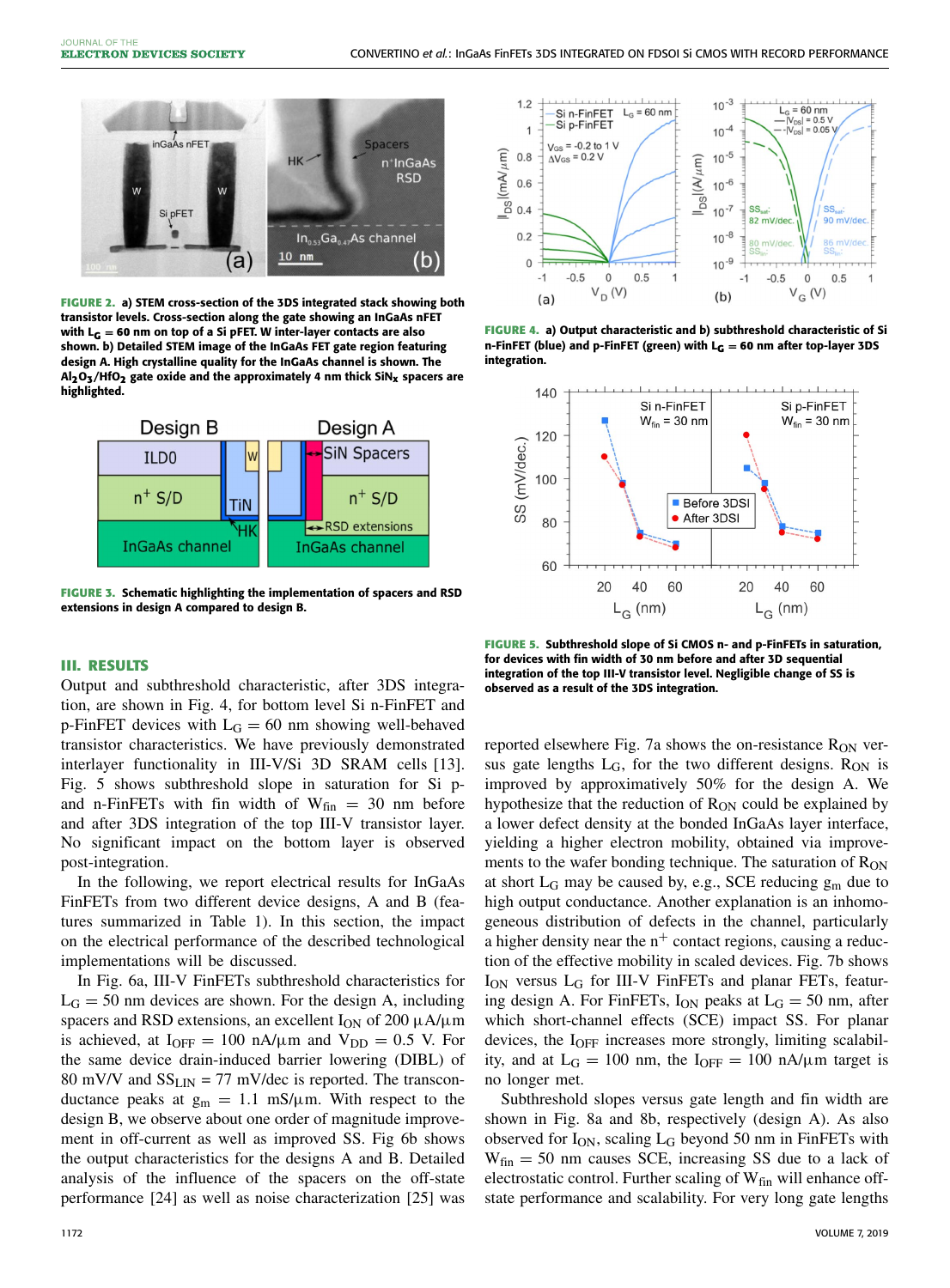<span id="page-3-0"></span>**TABLE 1. Table summarizing the main technological features for the two wafers discussed in the results section.**





<span id="page-3-1"></span>**devices with design A (red) and B (green). The device with design A shows**  $I_{ON}$  of 200  $\mu$ A/ $\mu$ m (at  $I_{OFF} = 100$  nA/ $\mu$ m and  $V_{DD} = 0.5$  V), a record value **for 3DS integrated InGaAs FET, enabled by SS in saturation of 92 mV/decade and transconductance of 1.1 mS/**µ**m. Compared to design B, we achieve about one order of magnitude improvement in off-current as well as better SS. (b) Output characteristic from the same devices. On resistance extrapolated from the**  $I_D/V_D$  **characteristic at**  $V_{GS} = 1V$ **, results in a 50% improvement for the device featuring spacers.**



<span id="page-3-2"></span>**FIGURE 7. (a) RON versus L<sup>G</sup> for III-V FinFETs structures comparing design A and B. A two-fold RON reduction at scaled gate lengths for design A is** demonstrated. An access resistance of approximatively 120  $\Omega\mu$ m is **extracted through linear extrapolation at L<sub>G</sub>** = 0 nm. (b) I<sub>ON</sub> versus L<sub>G</sub> for **III-V Planar and FinFET structures with design A. I<sub>ON</sub>** peaks at L<sub>G</sub> = 50 nm. **Below L<sup>G</sup> = 50 nm, short-channel effects degrade performance for FinFETs** while planar scalability is limited to  $L_G = 100$  nm by the off current.

 $(L_G > 5 \mu m)$  planar devices outperform FinFETs due to fabrication-induced long-scale fin roughness.

Finally, for the same design, threshold voltage and DIBL behavior with  $L_G$  scaling is shown (Fig. [9a](#page-3-4),b).  $V_T$  roll-off onset is observed at  $L_G = 50$  nm for FinFETs and 500 nm for planar FETs. Similarly, a strong increase of DIBL is observed at 30 nm for FinFETs and 500 nm for planar FETs. Both cases indicate a strong increase of electrostatic control in FinFET devices.

Fig. [10](#page-3-5) shows a benchmark of  $I_{ON}$  ( $I_{OFF} = 100$  nA/ $\mu$ m and  $V_{DD}$  = 0.5 V) for state-of-the-art III-V-on-Si



<span id="page-3-3"></span>**FIGURE 8. For design A, a) SSLIN versus L<sup>G</sup> for planar (green) and FinFETs (blue) structures. b) SS in linear and saturation region versus fin width.**



**FIGURE 9. For design A, a) V<sup>T</sup> versus L<sup>G</sup> for planar (green) and FinFET** (blue) devices with  $W_{fin} = 50$  nm showing  $V_T$  roll-of onset at **L<sup>G</sup> = 50 nm. b) Drain-induce barrier lowering versus L<sup>G</sup> for planar and FinFETs.**

<span id="page-3-4"></span>

<span id="page-3-5"></span>**FIGURE 10. Benchmarking of ION versus L<sup>G</sup> for 3DS integrated III-V FETs on Si (purple symbols) as well as non-3DS III-V on silicon (blue dots) works.**

FETs, both with and without 3DS integration on Si CMOS [\[15\]](#page-4-19), [\[17\]](#page-4-13)–[\[21\]](#page-4-14). Peak  $I_{ON}$  at  $L_G = 50$  nm represents the highest value reported for III-V FETs 3DS integrated on Si CMOS and approaching the record value for all III-V-on-Si devices, showing that III-V FETs can be 3DS integrated on processed substrates with minimal loss of performance.